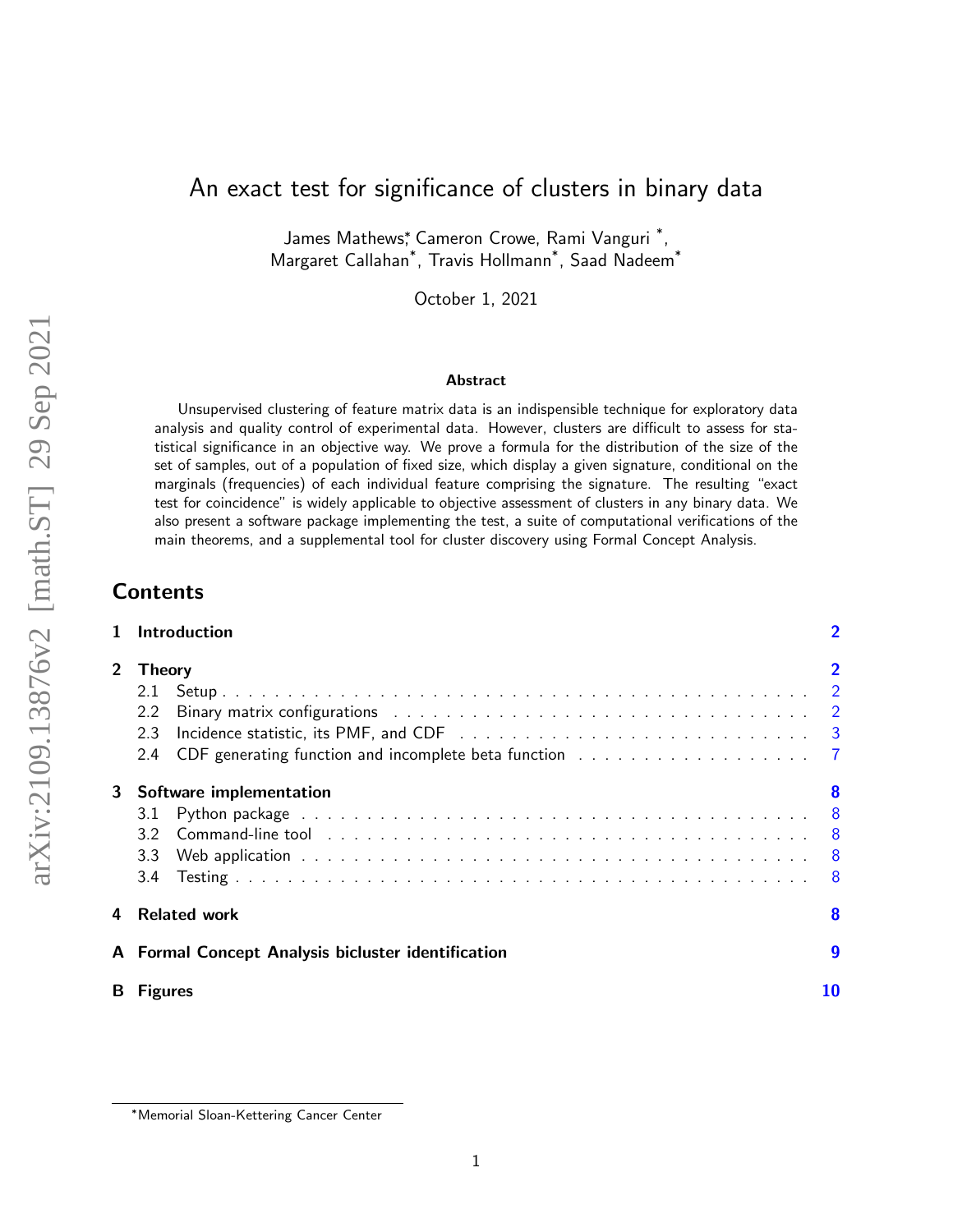## <span id="page-1-0"></span>1 Introduction

A typical visualization of a binary data matrix is a hierarchically-clustered heatmap, with dendrograms in which the higher-level clusters are recursively comprised of smaller clusters, the hierarchy being computed with an agglomeration strategy involving a distance function defined pairwise between samples (or features) to be clustered. In favorable cases a cluster may appear at some level of the hierachy which is especially characteristic of an important underlying state or measure, i.e. an outcome. For example, likelihood of favorable response to some medical treatment.

But it is often difficult to decide whether a cluster found this way, or any other way, could just as easily have occurred by random chance. This is obviously a primary concern in the unsupervised context, where outcomes which might guide cluster assessment are not present. It is also a concern in the supervised context, due to the possibility of overfitting or multiple-hypothesis false discovery.

As an example, in recent work of the authors,<sup>[9](#page-13-0)</sup> a subtype of several types of cancers (including lung and uterus cancers) was identified which exhibited a molecular signature defined by about 10 genes, the PSGs. Network analysis methods implicated the gene subset, but initially confidence concerning its actual significance was low. Pearson correlation analysis was inconclusive due to the presence of outliers. The rarity of the subtype displaying the full signature added to this uncertainty. Ultimately Kaplan-Meier analysis did show that the PSG+ phenotype confers a poor prognosis, confirming the biological significance of this subtype, but we still lacked an objective basis for any claim of statistical significance of the signature/subtype itself. The exact test we introduce in this article turns out to provide such a basis, as described in Figure [1.](#page-9-1)

### <span id="page-1-1"></span>2 Theory

### <span id="page-1-2"></span>2.1 Setup

Let M be a binary matrix of shape  $(N, K)$ . We call the K columns features and the N rows samples. Given a k-element subset F of the feature set, let M denote the restriction of M to the columns F, and let  $v := (v_1, \ldots, v_k)$  denote the corresponding column sums. Let S denote the set of samples which have all of the features  $F$ . That is,

$$
S = \{ s \mid M(s, f) = 1 \quad \forall f \in F \}
$$

A pair  $(F, S)$  obtained as above may be called a *maximal bicluster* or a *formal concept*. We shall use the term signature, emphasizing the feature set  $F$ , and call  $S$  the set of samples *displaying signature*  $F$ . In appendix [A](#page-8-0) we explain how to identify, in practice, many examples of  $(F, S)$  for which S is non-empty and relatively large. Of course, any other signature discovery method may be used instead.

We propose to assess the significance of a given signature finding in terms of the size  $|S|$ , under the intuition that simultaneous display of multiple features by a large set of samples indicates a non-trivial relation between the features. We call this size the *incidence* or *intersection* statistic, and denote it  $I$ .

#### <span id="page-1-3"></span>2.2 Binary matrix configurations

We are concerned with binary matrices M. If M has k columns, it will be convenient to do some calculations in the ring of formal power series  $T := \mathbb{Z}[[t_1,\ldots,t_k]]$ . This is because of the correspondence between:

1. Multiplicity-free monomials in  $T$ , i.e. elements of the form  $t_J:=\prod$ j∈J  $t_j$  for some  $J \subset \{1,\ldots,k\}$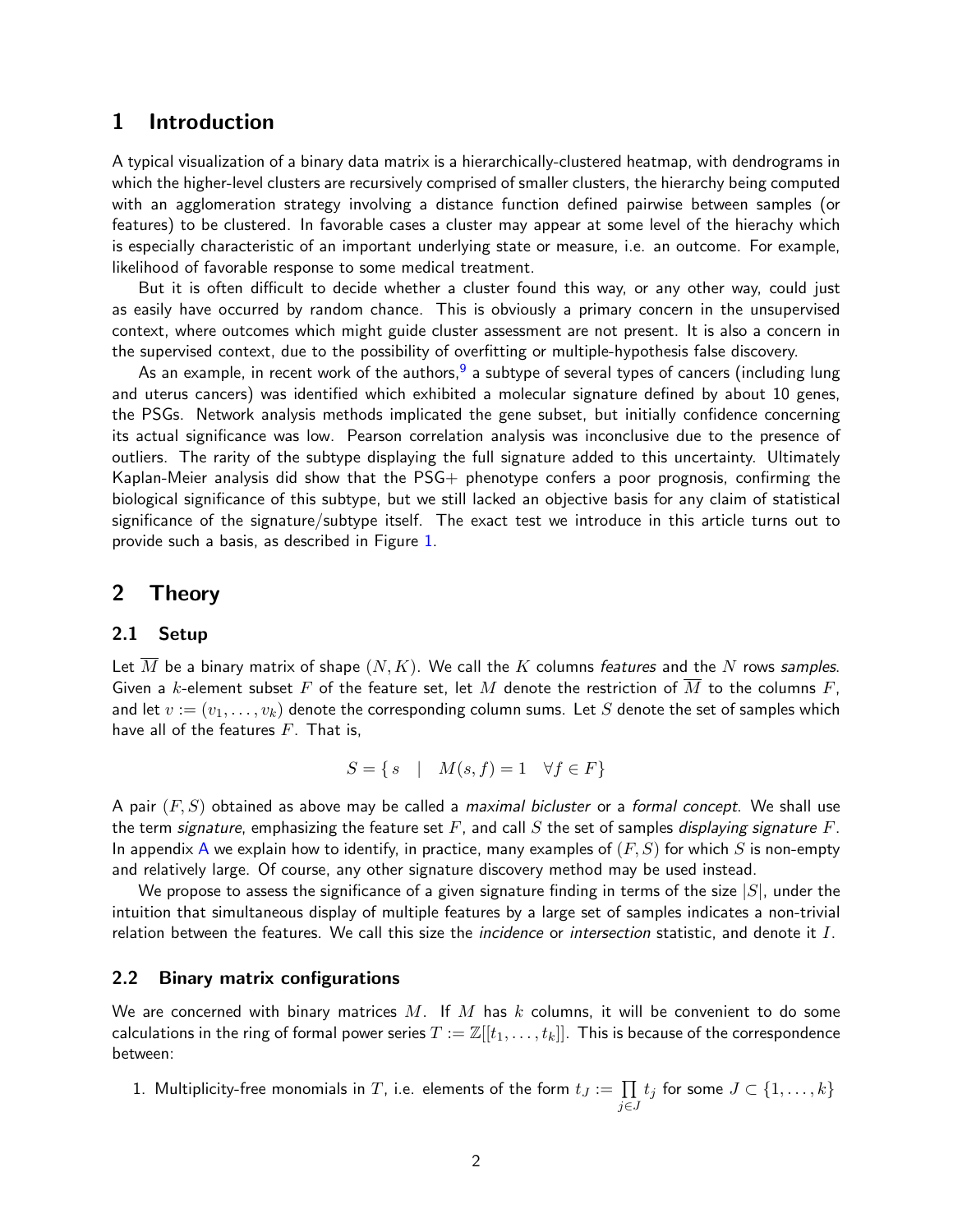- 2. Subsets  $J \subset \{1, \ldots, k\}$  (i.e.  $J \in \mathscr{P}_k$ )
- 3. Possible rows  $r=(r^1,\ldots,r^k)$  of  $M$

The correspondence is

$$
t_J \quad \longleftrightarrow \quad J \quad \longleftrightarrow \quad r = (r^1, \dots r^k), \, r^j = \begin{cases} 1 \text{ if } j \in J \\ 0 \text{ if } j \notin J \end{cases}
$$

Denote by  $\mathscr{F}(k)$  the set defined by any of these 3 equivalent descriptions. (Here  $\mathscr{F}$  stands for "features".)

Symmetrically, if M has n rows, we consider the ring  $W := \mathbb{Z}[[s_1,\ldots,s_n]]$ , and the 3 sets in correspondence:

- 1. Multiplicity-free monomials in  $W$ , i.e. elements of the form  $s_{U} := \ \prod$ u∈U  $s_u$  for some  $U \subset \{1, \ldots, n\}$
- 2. Subsets  $U \subset \{1, \ldots, n\}$  (i.e.  $U \in \mathscr{P}_n$ )
- 3. Possible columns  $c=(c^1,\ldots,c^n)$  of  $M$

Denote this set by  $\mathscr{S}(n)$ . (Here  $\mathscr S$  stands for "samples").

In these terms, the set of all  $M$  is naturally identified with  $(\mathscr{F}(k))^n$  and with  $(\mathscr{S}(n))^k$  by regarding M as an *n*-tuple of rows or, respectively, as a k-tuple of columns.

We will also call the matrices  $M$  configurations, writing

$$
(\mathscr{F}(k))^n \cong (\mathscr{S}(n))^k =: \mathscr{C}
$$

$$
(J_1, \ldots, J_n) \quad \longleftrightarrow \quad (U_1, \ldots, U_k) \quad \longleftrightarrow M
$$

In counting configurations satisfying certain conditions, we will appeal to the notation introduced above for corresponding elements in lieu of explicit notation for the bijection functions.

#### <span id="page-2-0"></span>2.3 Incidence statistic, its PMF, and CDF

Define integers  $a(n, v)$ , for integers  $n \geq 0$  and  $v = (v_1, \ldots, v_k)$  with  $v_j \geq 0 \forall j$ , by the generating function:

$$
(f(t) - t_1 \cdots t_k)^n =: \sum_v a(n, v)t_1^{v_1} \cdots t_k^{v_k}
$$

$$
f(t) := (1 + t_1) \cdots (1 + t_k)
$$

The following counting theorem is the underlying fact needed to prove a formula for the probability mass function (PMF) of the incidence statistic.

#### <span id="page-2-3"></span><span id="page-2-1"></span>Theorem 1.

1.  $a(n, v)$  is the number of configurations in which the mutual intersection of the  $U_j$  is empty, that is  $\cap_{j=1}^{j=k} U_j = \emptyset$ , and such that  $|U_j| = v_j$  for each  $j$ .

<span id="page-2-2"></span>2. 
$$
a(n, v) = \sum_{m=0}^{m=n} (-1)^{n+m} {n \choose m} \prod_{j=1}^{j=m} {m \choose n-v_j}
$$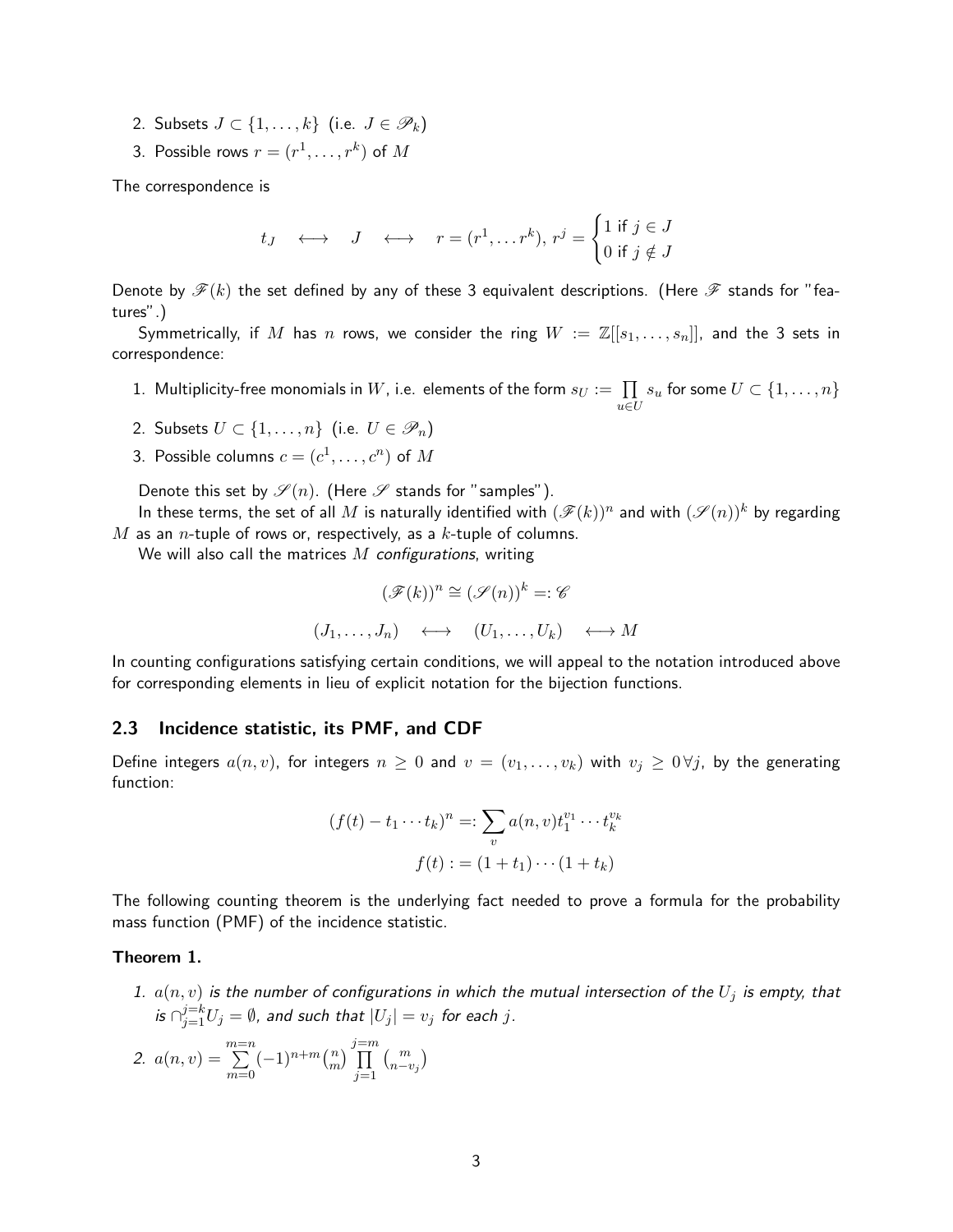*Proof.* [\(1\)](#page-2-1) By expansion,  $f(t)$  consists of the sum of all the monomials in  $\mathscr{F}(k)$ . So  $f(t) - t_1 \cdots t_k$  is the sum of all the monomials except  $t_1 \cdots t_k$ . Before collecting terms with the same monomial part, the terms of  $(f(t)-t_1\cdots t_k)^n$  are labelled by ordered  $n$ -tuples of elements of  $\mathscr{F}(k)\backslash\{t_1\cdots t_k\}.$  That is, by certain elements of  $\mathscr{C}$ . Thus the notation we have introduced for elements of  $\mathscr{C}$  may be brought to bear. In particular, the monomial part of a given term is

$$
t_1^{|U_1|}\cdots t_k^{|U_k|}
$$

It follows that the coefficient of  $t_1^{v_1}\cdots t_k^{v_k}$  is the number of configurations, in which no  $J_i$  equals the whole set  $\{1,\ldots,k\}$  (due to the missing element  $t_1 \ldots t_k$ ), such that  $|U_j| = v_j$  for all j. The condition that no  $J_i$  be equal to the whole set is equivalent to the mutual intersection of  $U_j$  being empty. [\(2\)](#page-2-2) We apply the binomial theorem  $1 + k$  times:

$$
(f(t) - t_1 \cdots t_k)^n = \sum_{m=0}^{m=n} (-1)^{n-m} {n \choose m} (f(t))^m (t_1^{n-m} \cdots t_k^{n-m})
$$
  
\n
$$
= \sum_{m=0}^{m=n} (-1)^{n+m} {n \choose m} (1+t_1)^m \cdots (1+t_k)^m (t_1^{n-m} \cdots t_k^{n-m})
$$
  
\n
$$
= \sum_{m=0}^{m=n} (-1)^{n+m} {n \choose m} \left( \sum_{u=0}^{u=m} {m \choose u} t_1^u \right) \cdots \left( \sum_{u=0}^{u=m} {m \choose u} t_k^u \right) (t_1^{n-m} \cdots t_k^{n-m})
$$
  
\n
$$
= \sum_{m=0}^{m=n} (-1)^{n+m} {n \choose m} \left( \sum_{v} \prod_{j=1}^{j=k} {m \choose v_j} t_1^{v_1} \cdots t_k^{v_k} \right) (t_1^{n-m} \cdots t_k^{n-m})
$$
  
\n
$$
= \sum_{v} \sum_{m=0}^{m=n} (-1)^{n+m} {n \choose m} \prod_{j=1}^{j=k} {m \choose v_j} t_1^{n-m+v_1} \cdots t_k^{n-m+v_k}
$$
  
\n
$$
= \sum_{v} \sum_{m=0}^{m=n} (-1)^{n+m} {n \choose m} \prod_{j=1}^{j=k} {m \choose v_j - (n-m)} t_1^{v_1} \cdots t_k^{v_k}
$$
  
\n
$$
= \sum_{v} \sum_{m=0}^{m=n} (-1)^{n+m} {n \choose m} \prod_{j=1}^{j=k} {m \choose n-v_j} t_1^{v_1} \cdots t_k^{v_k}
$$

The proof above is clarified somewhat by the observation that  $f(t)$  can be expressed as a specialization of the power series in  $W \otimes_{\mathbb{Z}} T$ ,

 $\Box$ 

$$
g(s,t) := \prod_{u,j} (1 + s_u t_j) \quad ,
$$

namely  $f(t) = g(1, t)$  where  $1 = (1, ..., 1)$ .

**Theorem 2.** Fix integers  $i \geq 0$ ,  $v = (v_1, \ldots, v_k)$ ,  $v_j \geq 0$ , and  $n > 0$ . Consider the  $n \times k$  configurations M in which:

- 1.  $|U_j| = v_j$  for each j.
- 2. The cardinality of the intersection of the  $U_j$  is exactly  $i$ , that is  $|\cap_{j=1}^{j=k}U_j|=i.$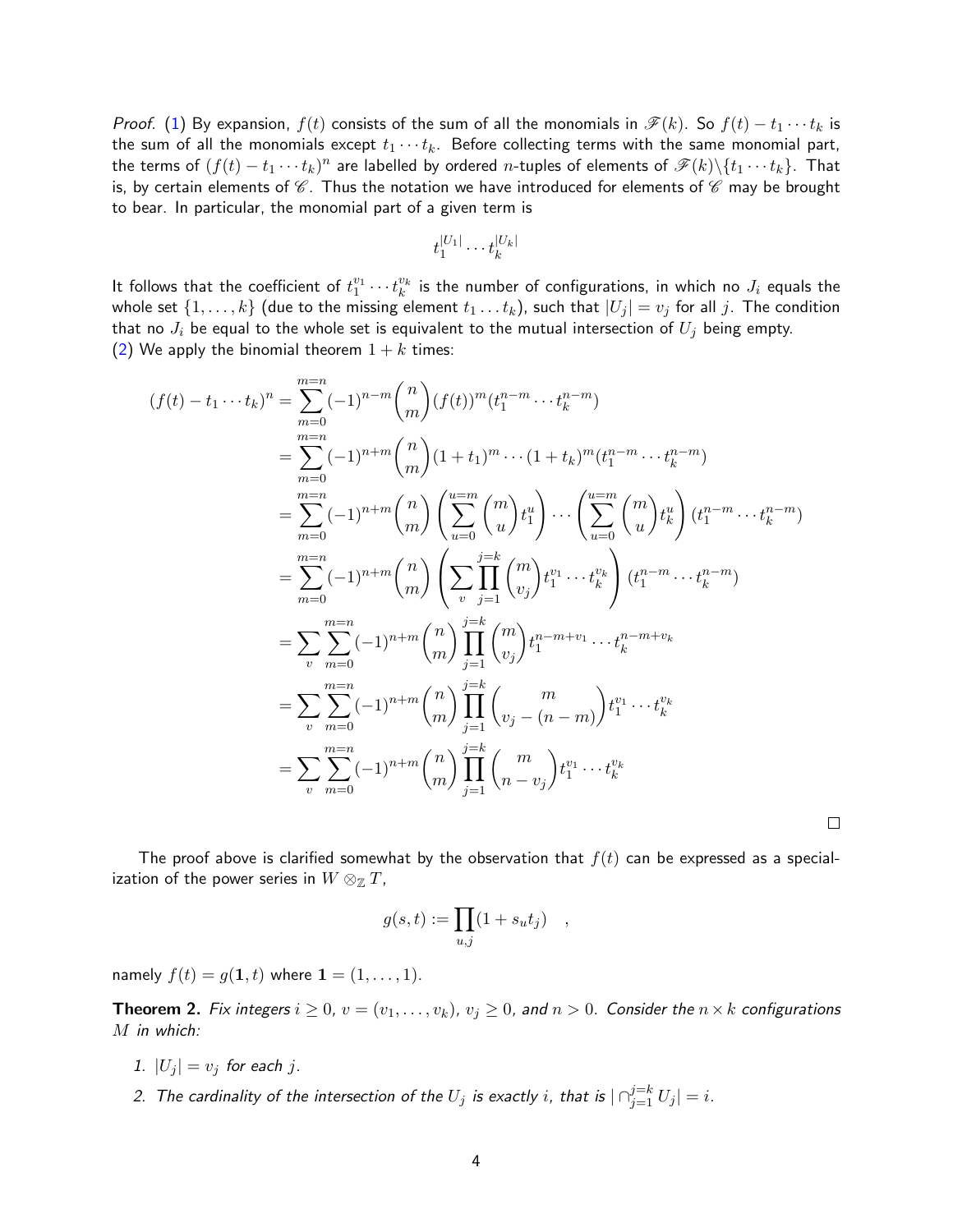The number of such configurations is given by the formula:

$$
\binom{n}{i} \sum_{m=0}^{m=n-i} (-1)^{n-i+m} \binom{n-i}{m} \prod_{j=1}^{j=m} \binom{m}{n-v_j}
$$

Proof. The indicated set of configurations is partitioned equally into  $\binom{n}{i}$  $\binom{n}{i}$  sets, according to which  $i$ element sample subset is the mutual intersection, denoted  $X$ . By construction the reduced configuration matrix, not involving the elements of X, must consist of k features with sample sets of sizes ( $v_1$  –  $i, \ldots, v_k - i$ ) and with no intersection. Thus the size of each part of the partition is  $a(n-i,(v_1 - i))$  $(i, \ldots, v_k - i)$ . The number of configurations is therefore

$$
\binom{n}{i}a(n-i,(v_1-i,\ldots,v_k-i))
$$

The result follows from the formula for  $a$  given in Theorem [1](#page-2-3)[.2.](#page-2-2)

The null assumption we make for our test is the one that is made implicitly in a standard permutation test, namely the uniform distribution on the subset of C defined by  $|U_j| = v_j$ , given  $v = (v_1, \ldots, v_k)$ . Note that this entails that we do not assume M is comprised of n independent and identically distributed (iid) samples. Also, despite the fact that M appears to be n samples from a set of binary discrete variables, it is definitely not  $n$  samples of Bernoulli variables; for example, the variance of the number of positives is 0 for each feature, rather than  $np(1-p)$  for some positivity rate p.

Under this assumption the incidence statistic  $I$  is an integer-valued random variable. The following corollary provides a formula for its PMF.

<span id="page-4-0"></span>**Corollary 3.** Consider n samples observed with k binary features of respective frequencies  $v_1, \ldots v_k$ . The probability of observing exactly  $i$  samples positive for all  $k$  features is:

$$
p(I = i) = \frac{\binom{n}{i} \sum_{m=0}^{m=n-i} (-1)^{n-i+m} \binom{n-i}{m} \prod_{j=1}^{j=m} \binom{m}{n-v_j}}{\prod_{j=1}^{j=k} \binom{n}{v_j}}
$$

By summing over several values of  $i$  in Corollary [3,](#page-4-0) one can compute a value of the cumulative distribution function (CDF) of I. This is (one minus) the p-value for the proposed "exact test for coincidence".

The next theorem provides an alternative, more closed-form calculation of the CDF, with significantly decreased computational complexity compared with direct summation of PMF values, namely  $O(n)$ rather than  $O(n^2)$ .

The proof of this theorem depends on two basic lemmas.

#### Lemma 4.

$$
\binom{a}{b}\binom{b}{c} = \binom{a-c}{a-b}\binom{a}{c}
$$

Proof.

$$
\frac{a!}{(a-b)!b!} \cdot \frac{b!}{(b-c)!c!} = \frac{1}{(a-b)!(b-c)!} \cdot \frac{a!}{c!} = \frac{(a-c)!}{(a-b)!(b-c)!} \cdot \frac{a!}{(a-c)!c!}
$$

 $\Box$ 

 $\Box$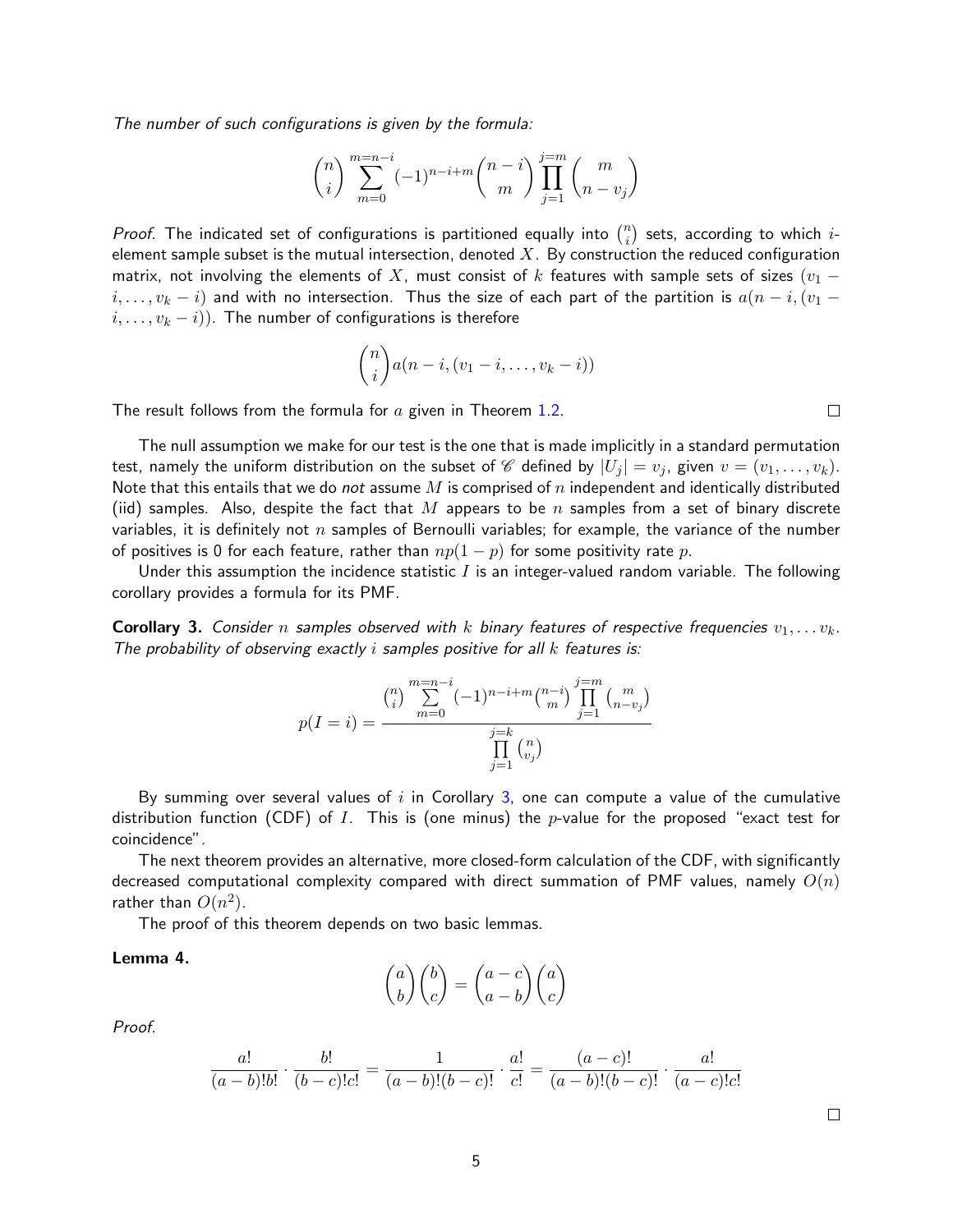Lemma 5.

$$
\sum_{h=0}^{h=l} (-1)^h {g \choose h} = (-1)^l {g-1 \choose l}
$$

*Proof.* By induction. Base case  $g = 1$ :

$$
(-1)^{0} \binom{1}{0} = 1 = (-1)^{0} \binom{0}{0}
$$

$$
\binom{1}{0} - \binom{1}{1} = 0 = (-1)^{1} \binom{0}{1}
$$

Now assume the formula holds (for all l) for a fixed  $g\geq 0$ .

$$
\sum_{h=0}^{h=l}(-1)^h \binom{g+1}{h} = \sum_{h=0}^{h=l}(-1)^h \left(\binom{g}{h} + \binom{g}{h-1}\right)
$$
  

$$
= \sum_{h=0}^{h=l}(-1)^h \binom{g}{h} + \sum_{h=0}^{h=l}(-1)^h \binom{g}{h-1}
$$
  

$$
= \sum_{h=0}^{h=l}(-1)^h \binom{g}{h} + \sum_{h=1}^{h=l}(-1)^h \binom{g}{h-1}
$$
  

$$
= \sum_{h=0}^{h=l}(-1)^h \binom{g}{h} - \sum_{h=0}^{h=l-1}(-1)^h \binom{g}{h}
$$
  

$$
= (-1)^l \binom{g}{l}
$$

Theorem 6.

$$
\sum_{u=i}^{u=n} p(I=u) = \frac{N}{D}
$$

where

$$
N := \sum_{\substack{m = \max\{n - v_j\} \\ j = 1}}^{m = n - i} (-1)^m \binom{n}{m} \left( (-1)^{\max\{n - v_j\}} \binom{n - m - 1}{n - \max\{n - v_j\}} + (-1)^{n - i} \binom{n - m - 1}{i - 1} \right) \prod_{j = 1}^{j = m} \binom{m}{n - v_j}
$$
  

$$
D := \prod_{j = 1}^{j = k} \binom{n}{v_j}
$$

*Proof.* First note that  $p(I = u) = 0$  if  $u > min\{v_j\}$ , so the sum stops at  $u = min\{v_j\}$ . We apply the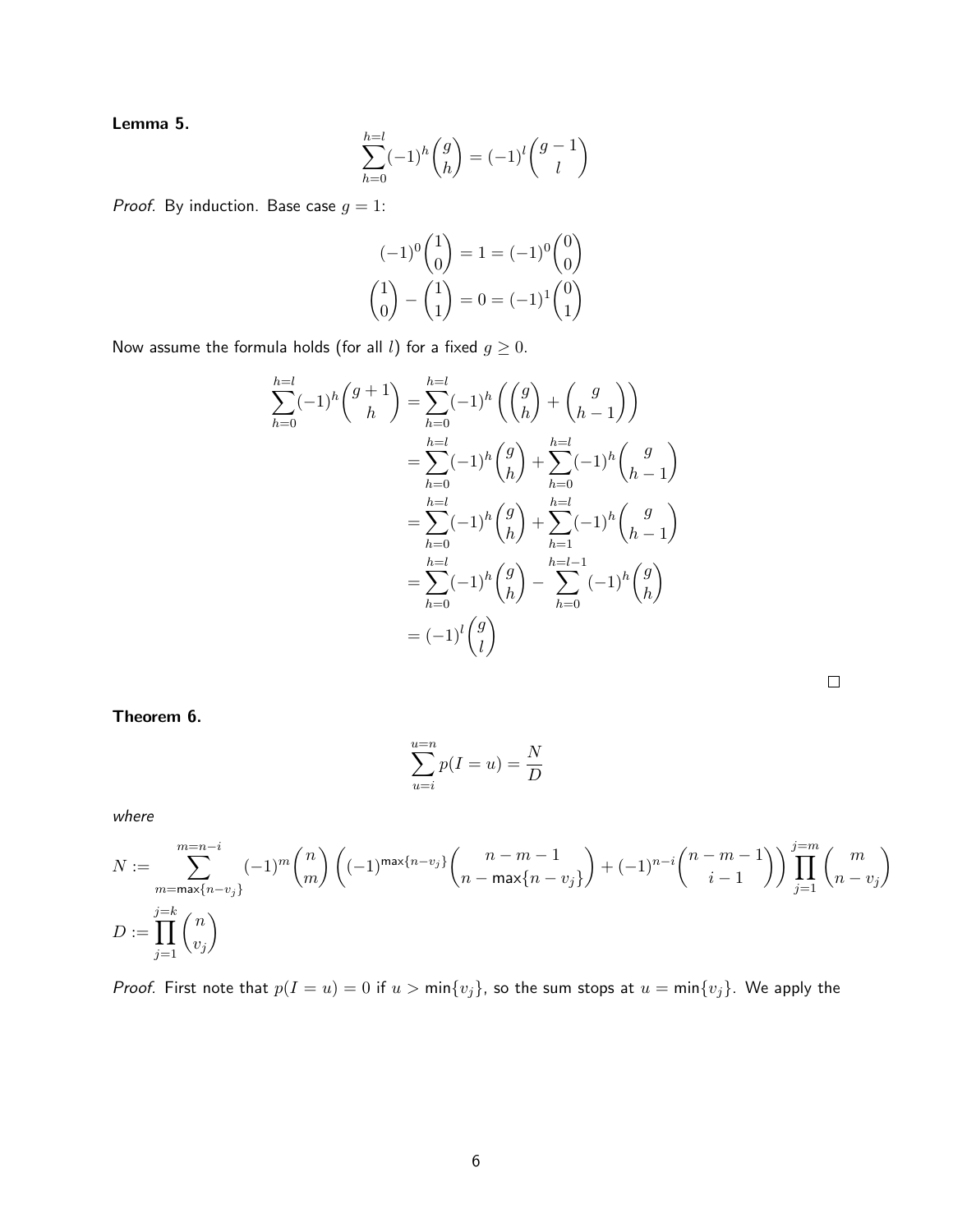formula for  $p(I = u)$ :

$$
\sum_{u=i}^{u=\min\{v_j\}} \binom{n}{u} a(n-u,(v_1-u,\ldots,v_k-u)) = \sum_{u=i}^{u=\min\{v_j\}} \binom{n}{u} \sum_{m=0}^{m=n-u} (-1)^{n-u+m} \binom{n-u}{m} \prod_{j=1}^{j=m} \binom{m}{n-v_j}
$$
\n
$$
= (-1)^n \sum_{m=0}^{m=\infty} (-1)^m \prod_{j=1}^{j=m} \binom{m}{n-v_j} \sum_{u=i}^{u=\min\{v_j\}} (-1)^u \binom{n}{n-u} \binom{n-u}{m}
$$
\n
$$
= (-1)^n \sum_{m=0}^{m=\infty} (-1)^m \prod_{j=1}^{j=m} \binom{m}{n-v_j} \sum_{u=i}^{u=\min\{v_j\}} (-1)^u \binom{n-u}{u}
$$
\n
$$
= (-1)^n \sum_{m=0}^{m=\infty} (-1)^m \binom{n}{m} \prod_{j=1}^{j=m} \binom{m}{n-v_j} \sum_{u=i}^{u=\min\{v_j\}} (-1)^u \binom{n-m}{u}
$$
\n
$$
= (-1)^n \sum_{m=0}^{m=\infty} (-1)^m \binom{n}{m} \prod_{j=1}^{j=m} \binom{m}{n-v_j} \binom{(-1)^{\min\{v_j\}}}{u} \binom{n-m-1}{m!} (-1)^{i-1} \binom{n-m-1}{i-1}
$$
\n
$$
= (-1)^n \sum_{m=0}^{m=\infty} (-1)^m \binom{n}{m} \left((-1)^{\min\{v_j\}} \binom{n-m-1}{\min\{v_j\}} + (-1)^i \binom{n-m-1}{i-1} \right) \prod_{j=1}^{j=m} \binom{m}{n-v_j}
$$
\n
$$
= \sum_{m=0}^{m=\infty} (-1)^m \binom{n}{m} \left((-1)^{n-\min\{v_j\}} \binom{n-m-1}{\min\{v_j\}} + (-1)^{n-i} \binom{n-m-1}{i-1} \right) \prod_{j=1}^{j=m} \binom{n}{n-v_j}
$$
\n
$$
= \sum_{m=0}^{m=\infty} (-1)^m \binom{n}{m} \left((-1)^{\max\{n-v_j\}} \binom{n-m-1}{n-\max\{n-v_j\}} + (-1)^
$$

Plots of the PMF/CDFs for some values of the parameters are shown in Figure [2.](#page-10-0) The behavior of the test in an example case is illustrated in Figure [3.](#page-11-0)

### <span id="page-6-0"></span>2.4 CDF generating function and incomplete beta function

The generating function for the values of CDF(i), that is with i and n fixed and the  $v = (v_1, \ldots, v_k)$ variable, is nearly expressible as the regularized incomplete beta function  $I_x(a, b)$  with certain arguments, establishing a strong analogy to the binomial distribution. The number of configurations with up to  $i$ incidence statistic is given by the generating function:

$$
\sum_{v} \sum_{u=0}^{u=i} {n \choose u} a(n-u, (v_1-u, \dots, v_k-u)) t^v = \sum_{u=0}^{u=i} {n \choose u} (f(t) - t_1 \dots t_k)^{n-u} (t_1 \dots t_k)^u
$$
  
=  $f(t)^n \sum_{u=0}^{u=i} {n \choose u} \left(1 - \frac{t_1 \dots t_k}{f(t)}\right)^{n-u} \left(\frac{t_1 \dots t_k}{f(t)}\right)^u$   
=  $f(t)^n I_{1 - \frac{t_1 \dots t_k}{f(t)}} (n-i, i+1)$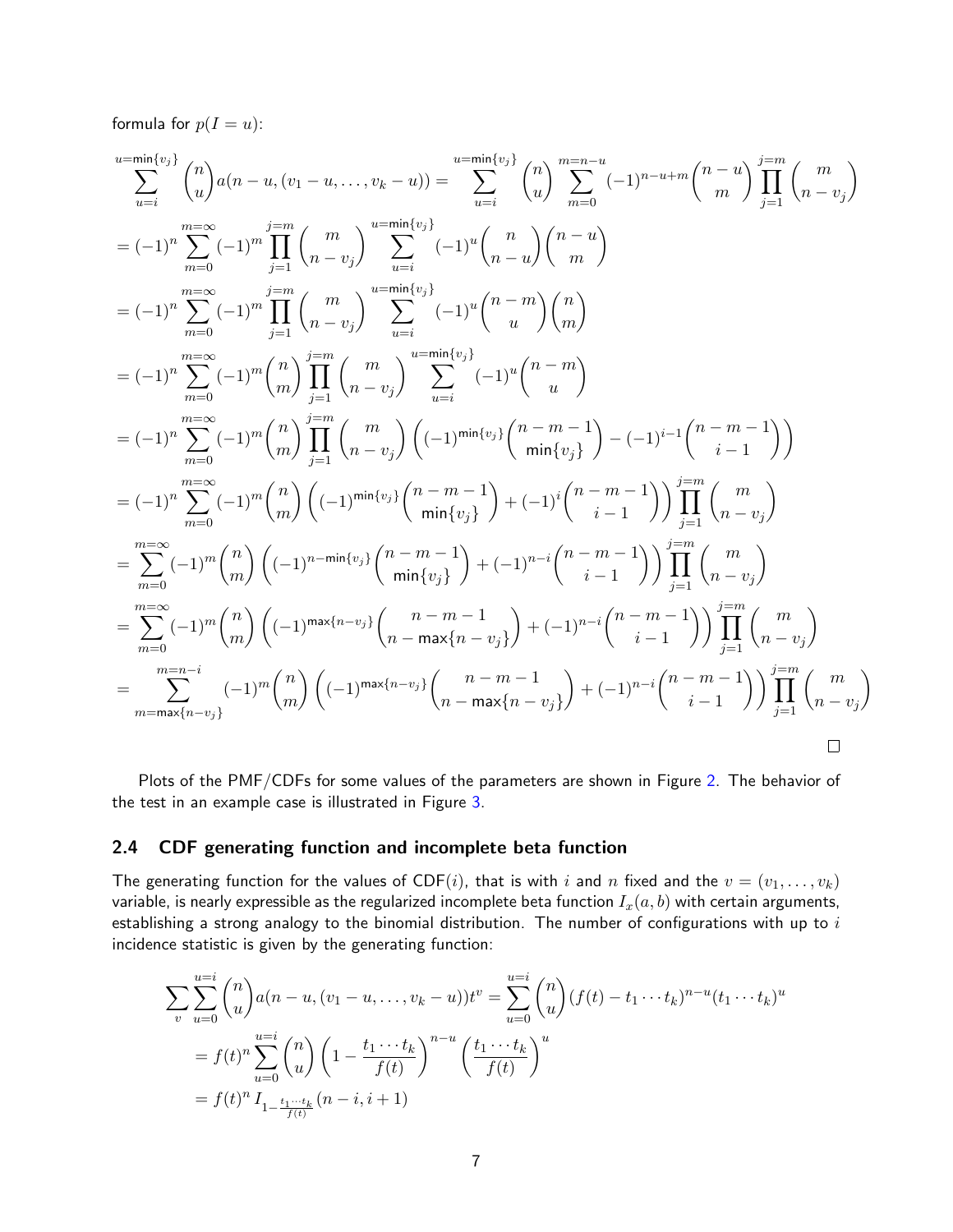The last equation above is a "formal" application of the expression for the CDF of a binomial distribution with  $n$  trials, that is,

$$
\sum_{u=0}^{u=i} \binom{n}{u} p^u (1-p)^{n-u} = I_{1-p}(n-i, i+1)
$$

except that instead of the usual real parameter  $p \in [0,1]$  of such a distribution, p must be permitted to be equal to the power series  $\frac{t_1\cdots t_k}{f(t)}$  which tabulates information across all of the different values of the parameters  $v = (v_1, \ldots, v_k)$ .

The total number of configurations is given by the generating function  $(f(t))^n$ , so the generating function for  $CDF(i)$  is the ratio:

$$
f(t)^n I_{1-\frac{t_1\cdots t_k}{f(t)}}(n-i,i+1)\,//\,f(t)^n
$$

Here the double division symbol // means the coefficient-wise ratio of the multi-dimensional series represented by the respective generating functions. Thus, despite the analogy with the binomial distribution, the generating function for CDF $(i)$  is not literally equal to  $I_{1-\frac{t_1\cdots t_k}{f(t)}}(n-i,i+1).$ 

### <span id="page-7-0"></span>3 Software implementation

#### <span id="page-7-1"></span>3.1 Python package

A Python package [coincidencetest](https://pypi.org/project/coincidencetest/) is released on PyPI. It contains a self-contained module, with no dependencies beyond the standard library, that calculates the  $p$ -value for the test.

### <span id="page-7-2"></span>3.2 Command-line tool

A command-line tool is distributed with coincidencetest that bundles together a basic, lightweight signature discovery algorithm as well as test evaluation on an input binary matrix file. This may be run in a non-interactive context on a remote server or as part of a pipeline.

### <span id="page-7-3"></span>3.3 Web application

A simple GUI performs signature discovery and evaluation in real-time after user upload of a binary matrix file. A screenshot is shown in Figure [4.](#page-11-1)

#### <span id="page-7-4"></span>3.4 Testing

The Python package contains a test suite which verifies the  $p$ -value formulas (i.e. the PMF and CDF) against brute-force enumerations for several small values of the parameters, furnishing rigorous computational evidence for the main theorems in addition to the proofs.

### <span id="page-7-5"></span>4 Related work

The test turns out to specialize to the Fisher exact test $^2$  $^2$  in the case of 2 features,  $\vert F\vert\,=\,2.$  The incidence statistic and the frequencies of each feature provide the same information as a  $2 \times 2$  integer contingency table, and the formula for the probability value agrees with ours in this case.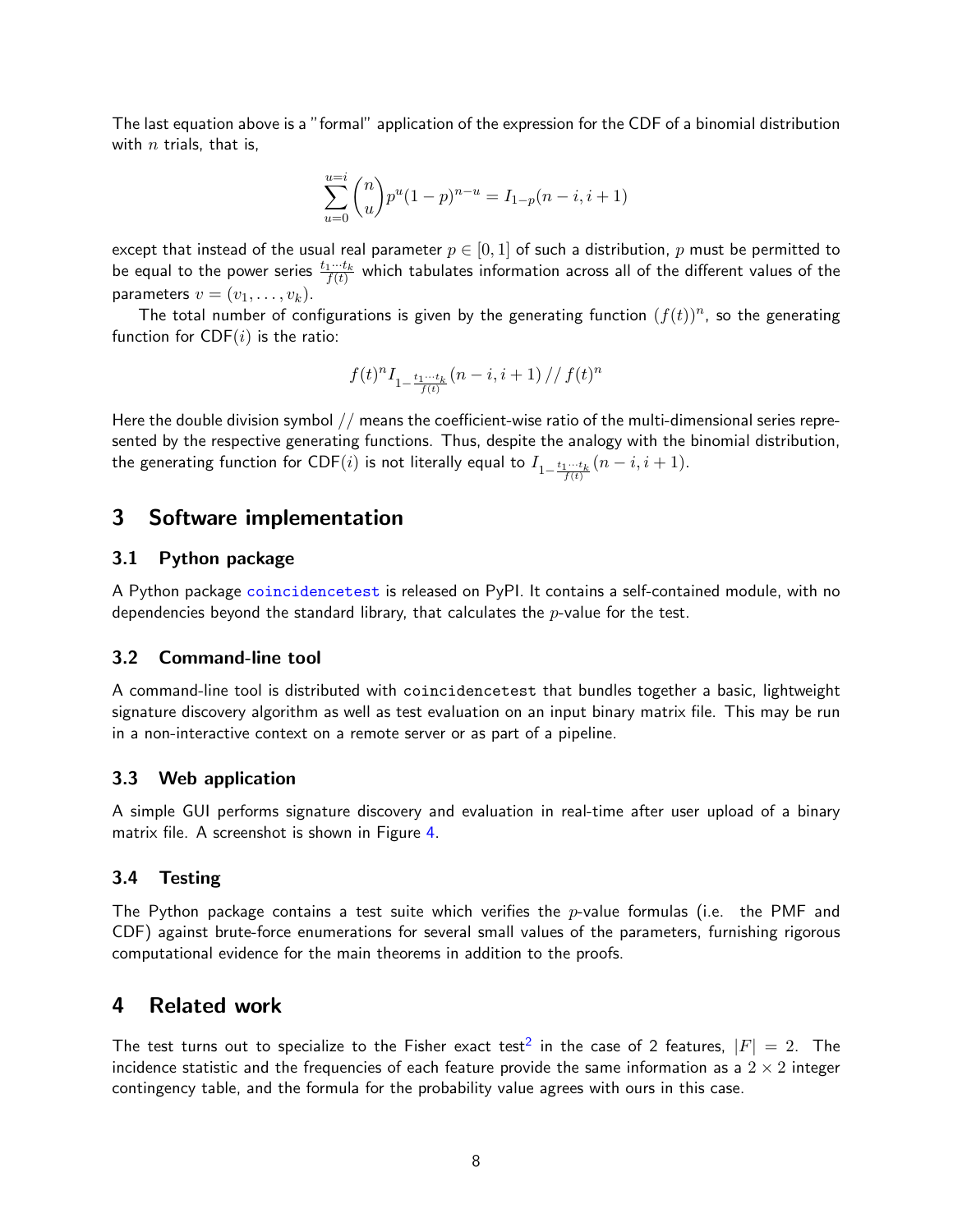The Fisher exact test has been generalized to larger,  $r \times c$  contingency tables.<sup>[10](#page-13-2)</sup> Whether such tables are regarded as pertaining to 2 categorical variables with  $r$  and  $c$  categories respectively, or as pertaining to pairs of binary variables, one from a list of  $r$  variables and one from a list of  $c$  variables, contingency table methods are second-order in that they only involve interactions between pairs of variables. Much work on exact inference generally has focused on contingency tables, with multidimensional generalizations appearing in the literature up to order 3 (e.g.  $\textit{I} \times \textit{J} \times \textit{K}$  tables $^1$  $^1$ ).

By contrast our test is inherently higher-order, depending, albeit in a simple way, on the mutual interaction of all  $k$  variables. As for other higher-order methods, an investigation of the joint distribution of Bernoulli variables under certain constraints has been published, $^8$  $^8$  and this may yield a test with comparable domain of applicability as our test. However, as indicated in section [2.3,](#page-2-0) the Bernoulli context involves a different null assumption.

In Good $^5$  $^5$  a very similar generating function to our  $g(s,t)$  is identified as a tabulation of the number of contingency tables (not binary matrix configurations) with fixed column and row sums. The function is  $g(-s,t)^{-1}=g(s,-t)^{-1}$  (c.f. page 1166 item 5.6 and page 1182, " $f(\mathbf{z})$ "). This connection may help to explain the appearance of the beta function in the generating function for the CDF of the incidence statistic.

### <span id="page-8-0"></span>A Formal Concept Analysis bicluster identification

Formal Concept Analysis (FCA)<sup>[3](#page-13-6)</sup> studies a binary data matrix, called a *formal context*, in terms of a lattice of certain patterns found in the matrix. The patterns are known as *(formal) concepts*. Such a concept consists of a bicluster  $(F, S)$ , defined as a set of features F and a set of samples S for which the submatrix along  $(F, S)$  consists of all 1s, which is maximal in two senses: (1) S cannot be enlarged without reducing  $F$ , and (2)  $F$  cannot be enlarged without reducing  $S$ .

The containment relations of the sets F (respectively S) confer a partial ordering or lattice structure on the set of all concepts, which turns out to be complete. The maximality condition amounts to a closure condition on the sets F (respectively  $S$ ), and the whole apparatus can be formulated as a Galois correspondence between two closure systems on the full feature set and full sample set.

A straightforward recursive algorithm can be used to enumerate all concepts in a given context.<sup>[4](#page-13-7)</sup> This algorithm applies to any finite closure system, and it works by computing the closure of the union of any pair of previously-found closed sets.

In practice, however, data sets of intermediate size or larger furnish too many concepts for a complete enumeration to provide a useful direction of attention to important subsamples or signatures. The present work is partly motivated by this problem, as it can be used to filter signatures by significance.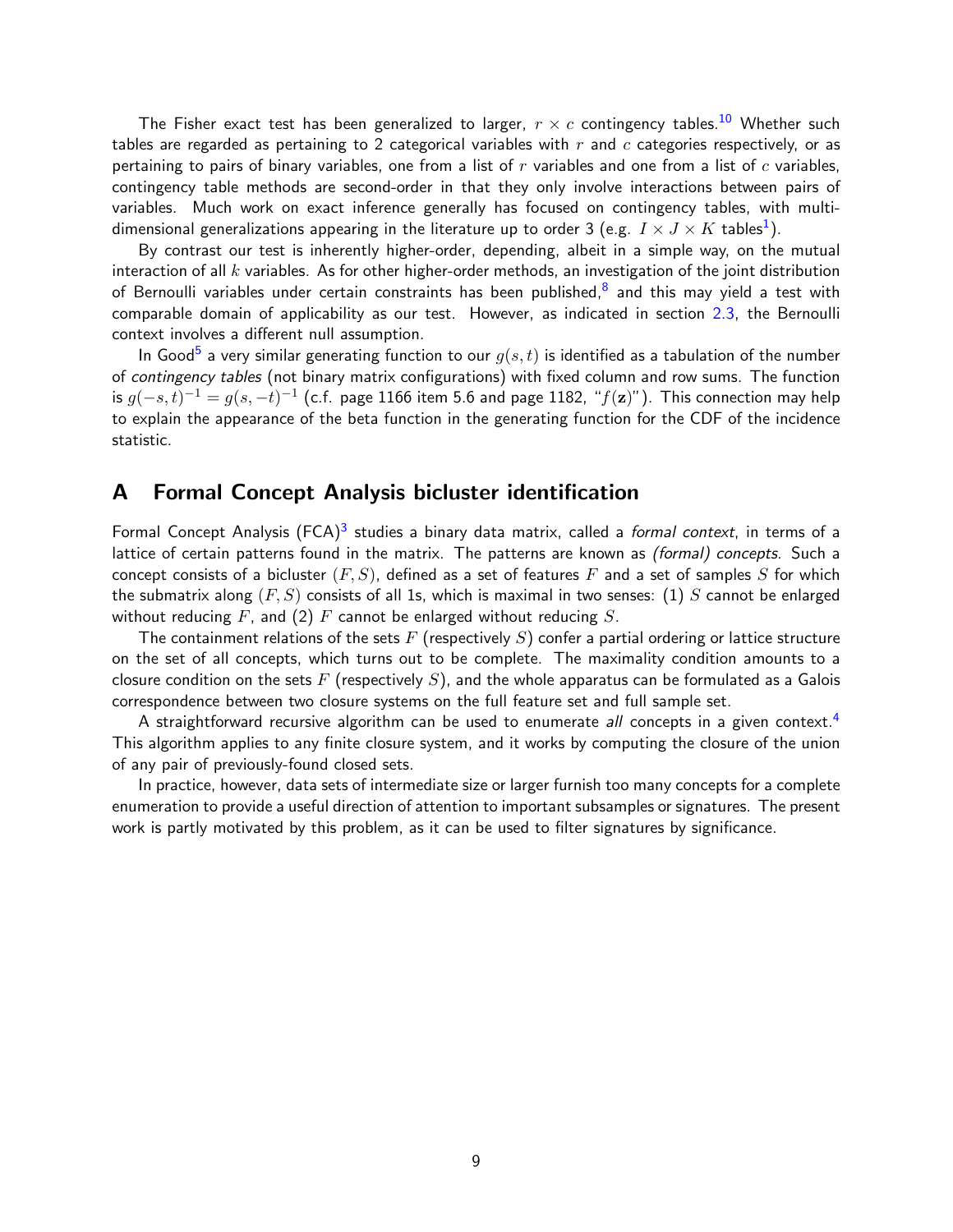# <span id="page-9-0"></span>B Figures



<span id="page-9-1"></span>Figure 1: (Above) The dichotomized expression of several PSG genes on 510 lung tumor samples from the TCGA-LUAD project. (Below) The same expression matrix, with the 19 samples that are positive for all features grouped together on the left. The number of positives for each feature are respectively 101, 105, 106, 73, 69, 104. The exact test for coincidence yields  $p = 5.1 \cdot 10^{-56}$ , suggesting that the PSG+ phenotype is highly statistically significant. The loci of the PSG genes are very near to each other, so this is not too surprising; it is likely that gene amplification events near this locus were the cause of the observation.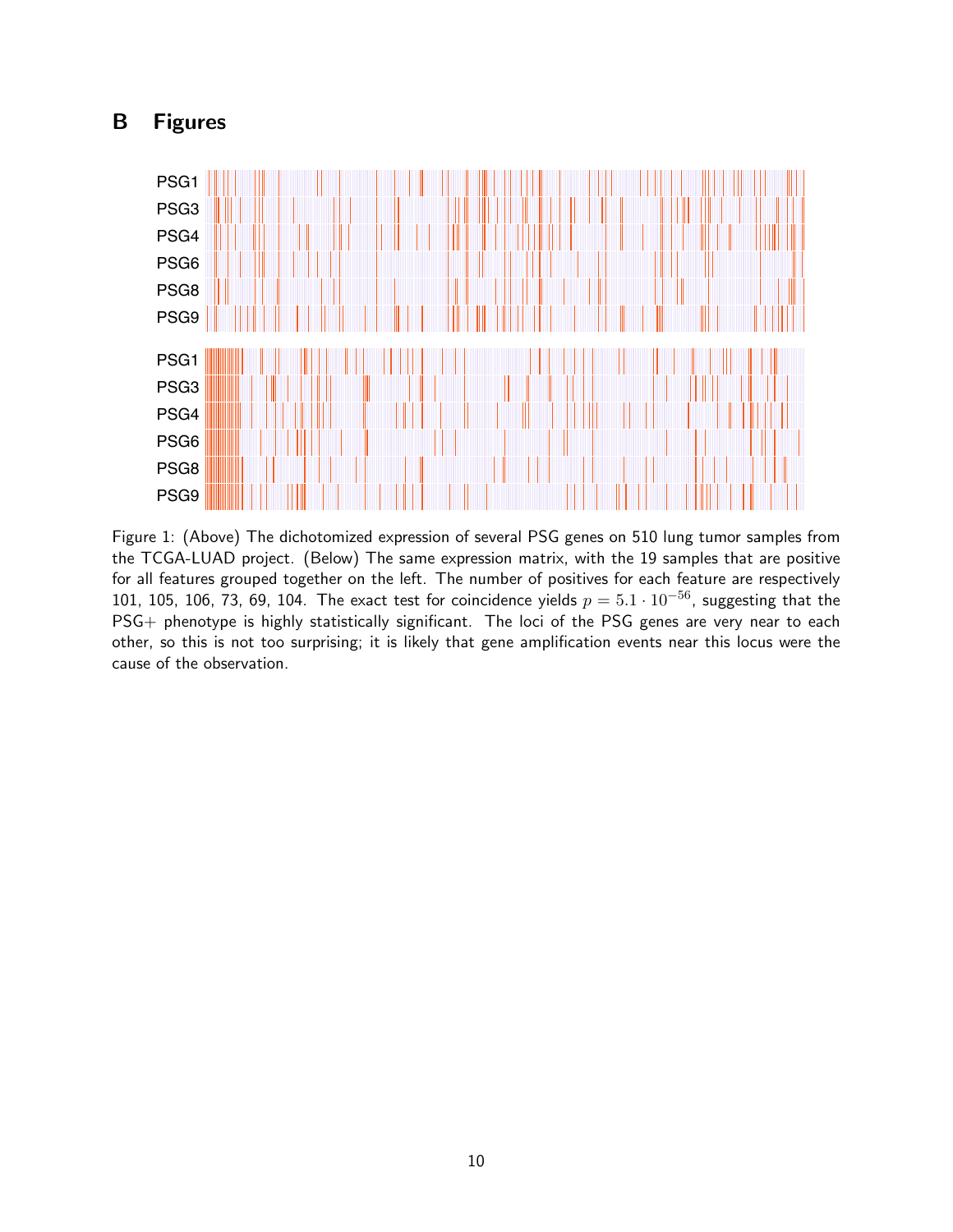

<span id="page-10-0"></span>Figure 2: (Blue) The probability mass functions for the incidence statistic at several values of the set sizes  $v$  and the ambient set size  $n$ . (Red) The cumulative distribution functions.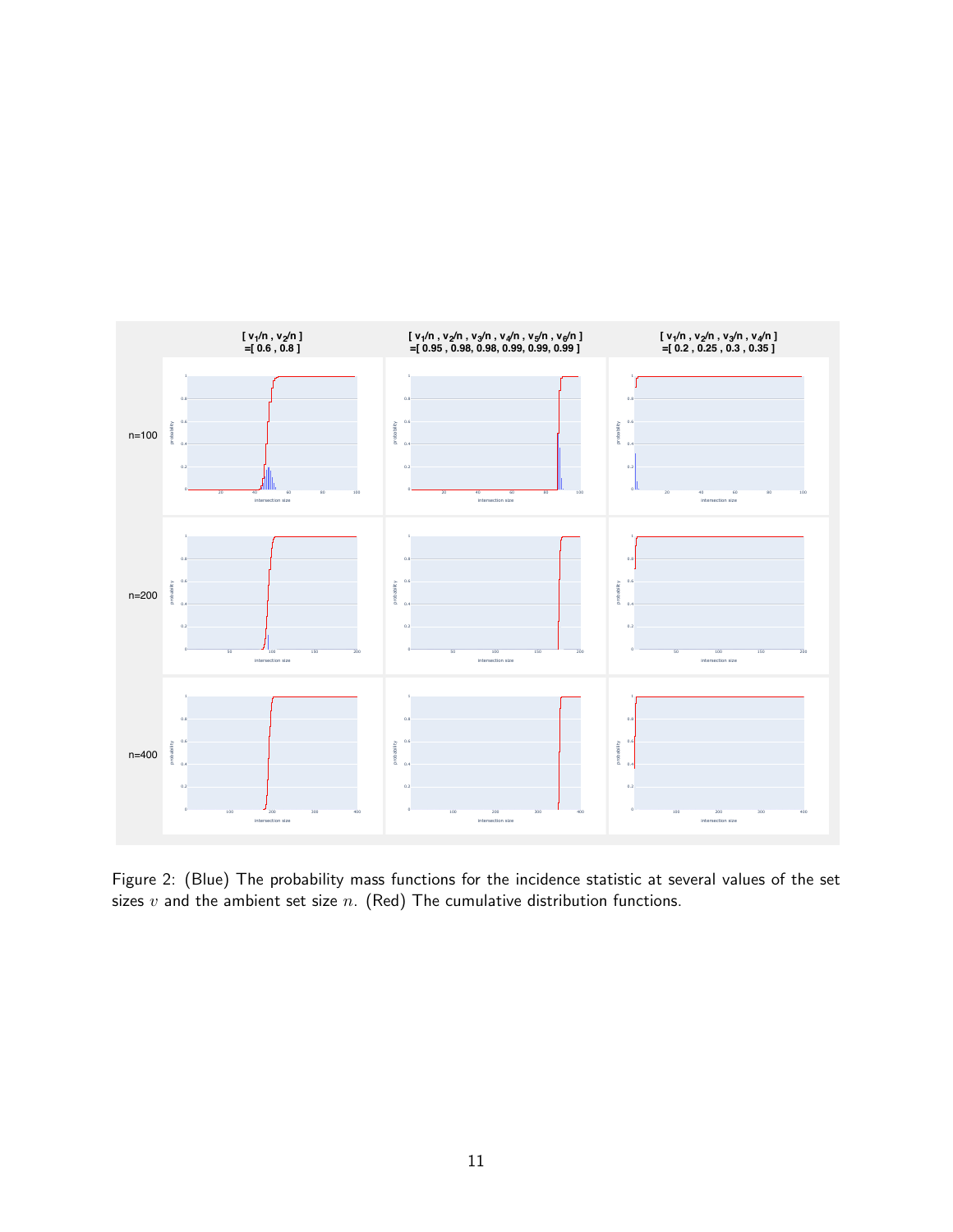

4 features coinciding along **3** samples

<span id="page-11-0"></span>Figure 3: Illustration of an application of the exact test for coincidence.

| <b>Signature discovery and assessment</b> |                                   |                                   |  |  |  |  |  |
|-------------------------------------------|-----------------------------------|-----------------------------------|--|--|--|--|--|
| <b>Exact test for coincidence</b>         |                                   |                                   |  |  |  |  |  |
| Browse bc cell data.tsv                   |                                   | Download example TSV <sup>O</sup> |  |  |  |  |  |
| <b>Signature</b>                          | <b>Frequency</b><br>(out of 2280) | p-value                           |  |  |  |  |  |
| <b>ECadhe EGFR</b>                        | 317                               | O                                 |  |  |  |  |  |
| <b>EGFR cleaved</b>                       | 259                               | $\Omega$                          |  |  |  |  |  |
| <b>EGFR cerbB</b>                         | 329                               | ŋ                                 |  |  |  |  |  |
| <b>EGFR Progest</b>                       | 246                               | ŋ                                 |  |  |  |  |  |
| <b>EGFR cMyc</b>                          | 211                               | $\Omega$                          |  |  |  |  |  |
| <b>Cytoker1 EGFR</b>                      | 227                               | 4.872e-13                         |  |  |  |  |  |
| <b>EGFR panCyto</b>                       | 305                               | 6.9831999999999996e-12            |  |  |  |  |  |
| <b>EGFR Estroge</b><br>215                |                                   | 0.0000021726316164000004          |  |  |  |  |  |
| EGFR p53<br>110                           |                                   | 0.000226890728351                 |  |  |  |  |  |
| <b>EGFR GATA3</b>                         | 217                               | 0.0016438500001560005             |  |  |  |  |  |
| <b>EGFR Histone1</b>                      | 411                               | 0.007486701834977402              |  |  |  |  |  |
| <b>EGFR SMA</b>                           | 204                               | 0.014886650919239398              |  |  |  |  |  |
| EGFR Ki67                                 | 257                               | 1                                 |  |  |  |  |  |
| EGFR Vimenti                              | 230                               | 1                                 |  |  |  |  |  |
| <b>EGFR Fibrone</b>                       | 302                               | 1                                 |  |  |  |  |  |

<span id="page-11-1"></span>Figure 4: A screenshot of the in-browser GUI.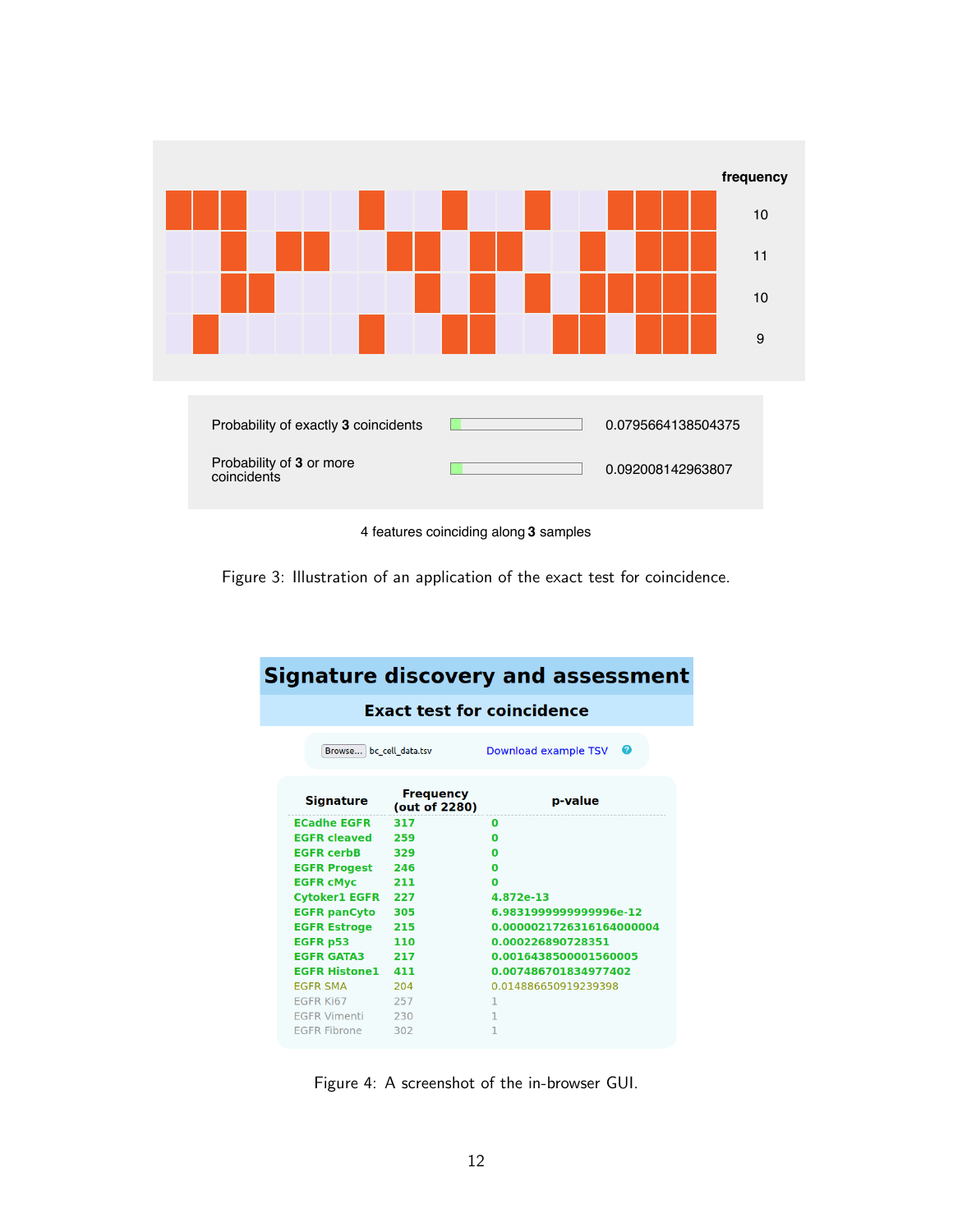

Figure 5: A portion of the lattice of feature subsets in cell data extracted from 29-channel multiplexed mass cytometry of breast tumor Tissue Micro Arrays (TMA).<sup>[6](#page-13-8)</sup> The original data are available on Zen-odo.<sup>[7](#page-13-9)</sup> For signature discovery, a random subsample was taken from the cell table. Green indicates lower  $p$ -value, and pink indicates higher  $p$ -value. The node size and vertical placement are proportional to the frequency of the sample set displaying the given signature. Only signatures with frequency between 60 and 400 (out of 2280) are shown.